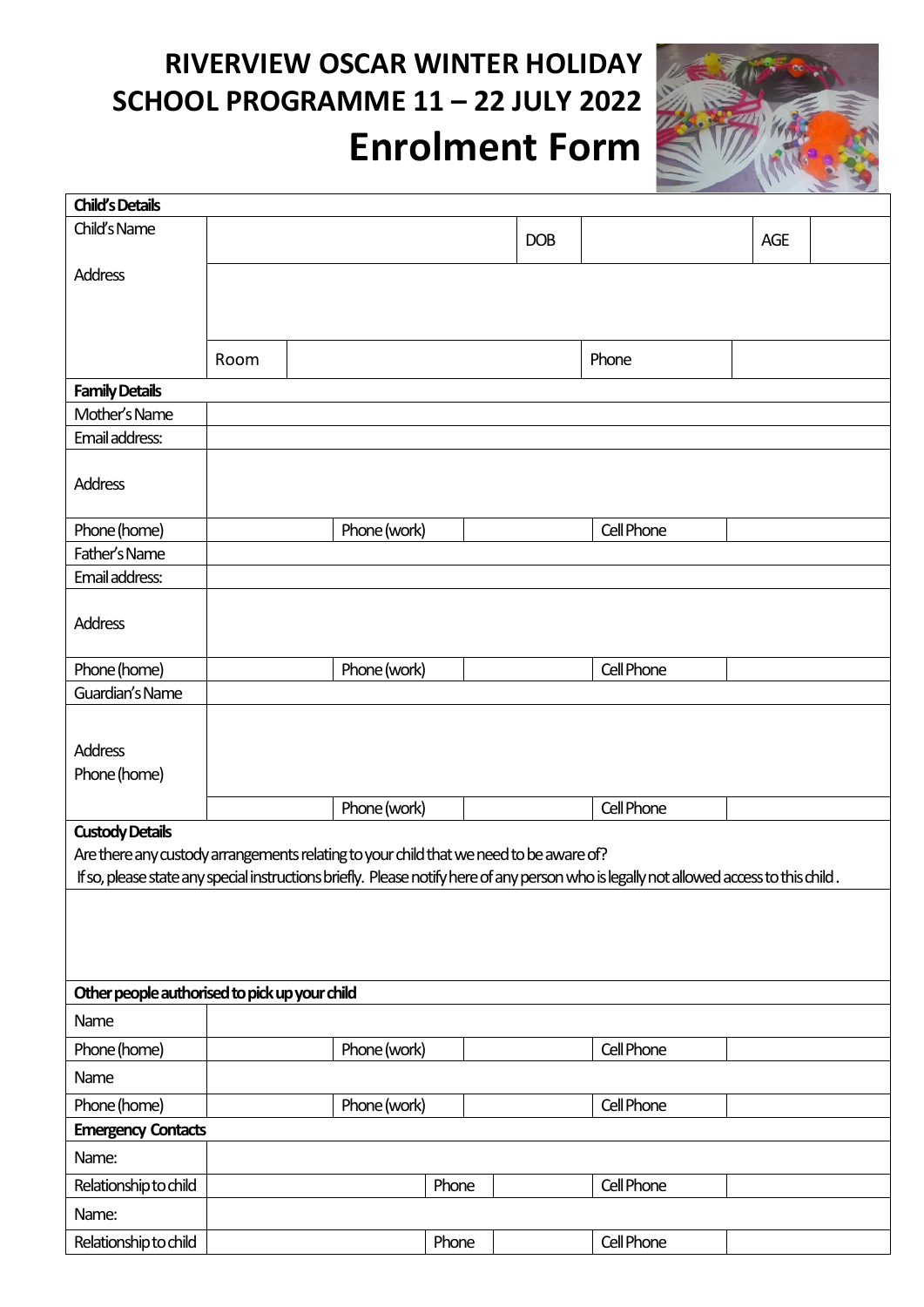### **Health Needs**

Does your child have any particular health needs we should be aware of?

|                                                                                         |               | Allergies? |                                                              |                                                                                                                                                                                                                                                                                                                                                                                                                                                                                                                                                                                                                                                                                                                                                                                                                                              |             |  |            |       |             |                   |
|-----------------------------------------------------------------------------------------|---------------|------------|--------------------------------------------------------------|----------------------------------------------------------------------------------------------------------------------------------------------------------------------------------------------------------------------------------------------------------------------------------------------------------------------------------------------------------------------------------------------------------------------------------------------------------------------------------------------------------------------------------------------------------------------------------------------------------------------------------------------------------------------------------------------------------------------------------------------------------------------------------------------------------------------------------------------|-------------|--|------------|-------|-------------|-------------------|
| Medication your child needs to have administered by our staff whilst on the programme.? |               |            |                                                              |                                                                                                                                                                                                                                                                                                                                                                                                                                                                                                                                                                                                                                                                                                                                                                                                                                              |             |  |            |       |             |                   |
|                                                                                         |               |            |                                                              | If YES, please briefly outline the condition, specific needs and treatment or intervention required,                                                                                                                                                                                                                                                                                                                                                                                                                                                                                                                                                                                                                                                                                                                                         |             |  |            |       |             |                   |
|                                                                                         |               |            |                                                              | including self-administered treatments (e.g. asthma):                                                                                                                                                                                                                                                                                                                                                                                                                                                                                                                                                                                                                                                                                                                                                                                        |             |  |            |       |             |                   |
| Child's Doctor                                                                          |               |            | outside usual office hours.<br>If yes, briefly outline:      | If medication is urgently required to treat a medical or allergic condition, a small supply of this should be well-labelled and kept at the<br>programme (e.g. asthma and allergy medication). Programme staff may not be able to access supplies stored in the school sick bay<br>In the event of an accident or emergency, staff will administer first aid and, if necessary, an ambulance will be called. Parents<br>will be contacted immediately. If necessary, and parents cannot be contacted, children may be taken to the Kerikeri Medical<br>Centre by private vehicle, where they will receive urgent medical treatment by the doctor on duty.<br>Is there anything else we should know about in order to take good care of your child?<br>Special needs, personal, behavioural, cultural, religious requirements or preferences. |             |  | Phone      |       |             |                   |
|                                                                                         |               |            |                                                              |                                                                                                                                                                                                                                                                                                                                                                                                                                                                                                                                                                                                                                                                                                                                                                                                                                              |             |  |            |       |             |                   |
|                                                                                         |               |            |                                                              |                                                                                                                                                                                                                                                                                                                                                                                                                                                                                                                                                                                                                                                                                                                                                                                                                                              |             |  |            |       |             |                   |
| <b>Enrolment Details</b>                                                                |               |            |                                                              |                                                                                                                                                                                                                                                                                                                                                                                                                                                                                                                                                                                                                                                                                                                                                                                                                                              |             |  |            |       |             |                   |
| Please complete details for the days that you wish your child to attend our programme:  |               |            |                                                              |                                                                                                                                                                                                                                                                                                                                                                                                                                                                                                                                                                                                                                                                                                                                                                                                                                              |             |  |            |       |             |                   |
| <b>JULY 2022</b>                                                                        |               |            |                                                              | MON 11 JUL                                                                                                                                                                                                                                                                                                                                                                                                                                                                                                                                                                                                                                                                                                                                                                                                                                   | TUES 12 JUL |  | WED 13 JUL |       | THUR 14 JUL | <b>FRI 15 JUL</b> |
|                                                                                         |               |            |                                                              |                                                                                                                                                                                                                                                                                                                                                                                                                                                                                                                                                                                                                                                                                                                                                                                                                                              |             |  |            |       |             |                   |
| <b>JULY 2022</b>                                                                        |               |            |                                                              | MON 18 JUL                                                                                                                                                                                                                                                                                                                                                                                                                                                                                                                                                                                                                                                                                                                                                                                                                                   | TUES 19 JUL |  | WED 20 JUL |       | THUR 21JUL  | <b>FRI 22 JUL</b> |
|                                                                                         |               |            |                                                              |                                                                                                                                                                                                                                                                                                                                                                                                                                                                                                                                                                                                                                                                                                                                                                                                                                              |             |  |            |       |             |                   |
| <b>AQUATIC ABILITY</b>                                                                  |               |            |                                                              |                                                                                                                                                                                                                                                                                                                                                                                                                                                                                                                                                                                                                                                                                                                                                                                                                                              |             |  |            |       |             |                   |
| ☺                                                                                       | $\bm{\Theta}$ | ල          |                                                              | My child is comfortable with his/her face in the water                                                                                                                                                                                                                                                                                                                                                                                                                                                                                                                                                                                                                                                                                                                                                                                       |             |  |            |       |             |                   |
| $\mathbb{C}$                                                                            | ☺             | ඏ          | My child is able to float unassisted                         |                                                                                                                                                                                                                                                                                                                                                                                                                                                                                                                                                                                                                                                                                                                                                                                                                                              |             |  |            |       |             |                   |
| V                                                                                       | ☺             | ඏ          | My child can swim (any stroke) the length of the school pool |                                                                                                                                                                                                                                                                                                                                                                                                                                                                                                                                                                                                                                                                                                                                                                                                                                              |             |  |            |       |             |                   |
| $\mathbb{C}$                                                                            | ☺             | ඏ          | My child is confident in deep water                          |                                                                                                                                                                                                                                                                                                                                                                                                                                                                                                                                                                                                                                                                                                                                                                                                                                              |             |  |            |       |             |                   |
| Signed:                                                                                 |               |            |                                                              |                                                                                                                                                                                                                                                                                                                                                                                                                                                                                                                                                                                                                                                                                                                                                                                                                                              |             |  |            | Date: |             |                   |

*Privacy Act: Information is collected to ensure the safety and wellbeing of children at this programme and will not be used for other purposes. Te Kāhui Kāhu Social Services Accreditation may view client records for audit purposes.*

*All information about individuals is available to them for review at any time.*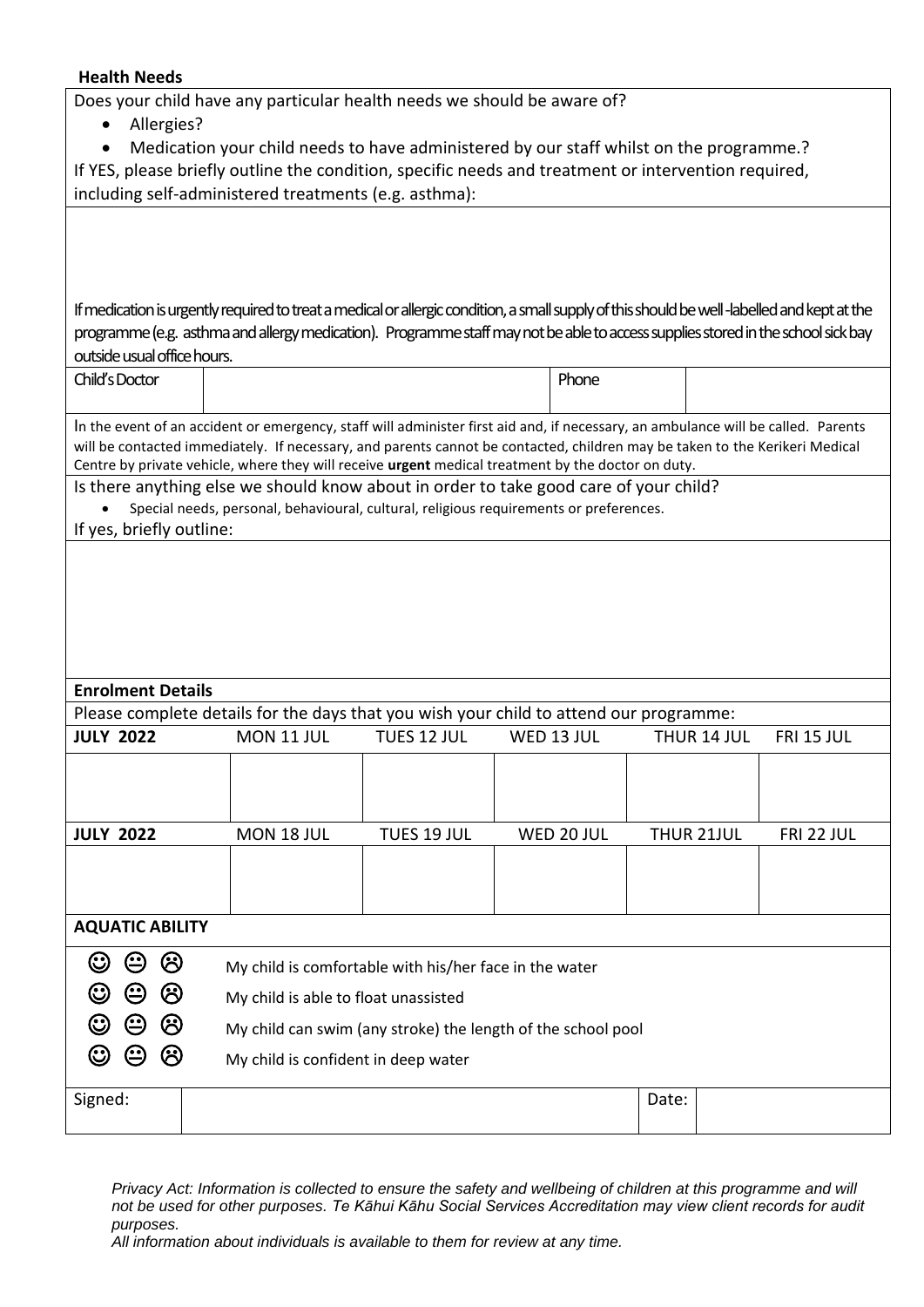## **RIVERVIEW SCHOOL OSCAR - WINTER HOLIDAY SCHOOL PROGRAMME 2022 TERMS AND CONDITIONS**



Welcome to the Riverview School OSCAR programme. We aim to provide safe and

stimulating programmes for children to enjoy after school and during the holiday break. OSCAR is operated by Riverview School to support both parents and children. This agreement accompanies the completed enrolment form and the programme operating procedures, which are available at the programme venue and school office. This programme has been approved as meeting the Ministry for Children: Oranga Tamariki OSCAR Standards.

Communication regarding absences, additional days, changes to addresses and contact details can be made directly with the Programme Manager or messages left at the Riverview School office during school hours.

### **RIVERVIEW OSCAR 021 2964829 RIVERVIEW SCHOOL 09 4077277**

### **PARENT RESPONSIBILITIES:**

- 1. All children, including those attending on a casual basis, must be enrolled in advance of attendance.
- 2. Any change to the information supplied on the enrolment form must be advised immediately.
- 3. All children are to be collected no later than 5.30pm each day. Late pick up may incur an additional fee.
- 4. Upon collection, it is the responsibility of the parent/caregiver/guardian to sign the child/ren out on the daily roll sheet. Failure to do so does not exclude charges for attendance.
- 5. Any person, other than those nominated on the enrolment form, collecting the child/ren, must contact the supervisor and this must be arranged in advance as child/ren will not be released to an unauthorised person.
- 6. Riverview School OSCAR reserves the right to charge a 'no show' fee when child/ren are booked into a Programme session and fail to turn up without prior notification. The fee for after school is \$10 and during the Holiday Programme \$25 (\$30 on trip days). Advice must be directed to the Programme Manager on 021 296 4829, by 8.00am 24 hours in advance, prior to a After School or Holiday Programme booking. Same day cancellations incur the 'no show' fee.
- 7. To secure a placement on the Holiday Programme, non-Riverview School pupils are required to pay a \$50 per child bond. Please pay this into the following account – 12-3091-0132140-54 Reference SURNAME/INITIAL, BOND HP. This bond is taken off your final invoice for the Holiday Programme, or can be credited in our account system for future Holiday programmes.
- 8. Fees are to be paid within 7 days of receiving the invoice. Invoices are issued in arrears to accommodate receipt of Work and Income subsidies. Fees include all programme expenses, unless otherwise notified.
- 9. Payment for repair and/or replacement of any damage willfully caused by a child will be the responsibility of the parent.
- 10. Riverview School OSCAR reserve the right to request payment in advance and/or bond fees.
- 11. Riverview School OSCAR requires an appropriate standard of behavior and respect at all times, and therefore reserves the right to exclude child/ren should this requirement not be respected.
- 12. It is the responsibility of the Parent/Guardian to provide Programme Management with any /all Protection Order information and details. Where possible, photos are helpful to aid the protection of child/ren. Any information/documentation provided will be held in the strictest confidence at all times.